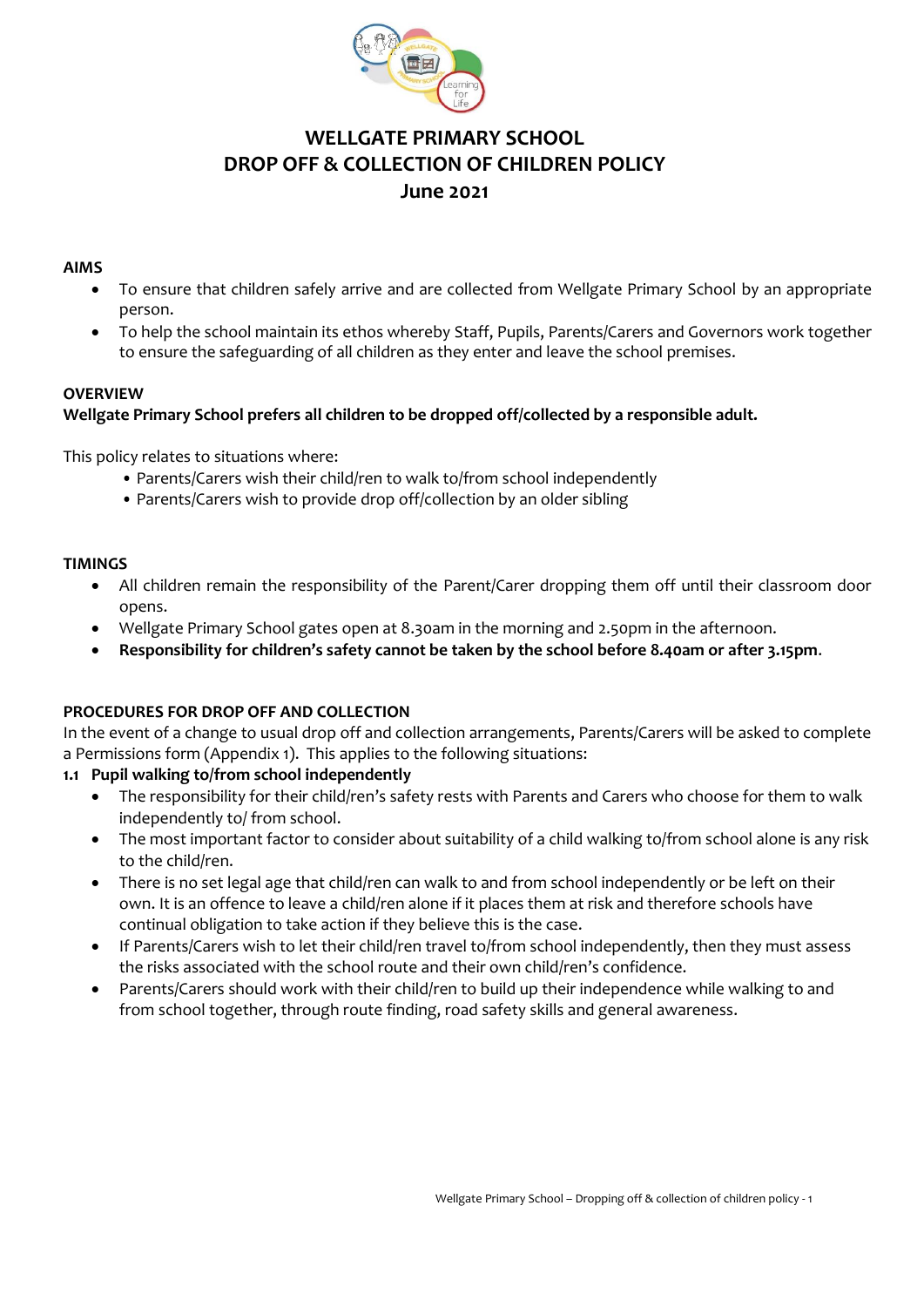#### **1.2 Drop off/collection by an older sibling**

- Parents/Carers are responsible for anything that should go wrong in their absence.
- If Parents/Carers wish older siblings to drop off/collect younger child/ren they complete Appendix 1 and inform the class teacher.
- If the school has any concern that older siblings are not competent to take younger siblings to and from school or there are concerns about any child/ren's safety or welfare due to these arrangements, this will be raised with the Parent/Carer.
- There is no minimum age set in law when a young person is allowed to remain in charge of another child. However, it is an offence to leave a child/ren alone if it places them at risk, and this can include in the care of an older sibling if the level of supervision is 'likely to cause unnecessary suffering or injury to health' (Children and Young Persons Act, 1933).

#### **1.3 Passwords**

- From F1 to Year 2 a password system will be used to ensure that child/ren are collected by an approved adult.
- Where the adult collecting the child/ren does not have the password, staff will telephone Priority Parents or Carers to ensure it is safe to hand the child/ren over.
- If the adult collecting the child/ren is changed. Parents/Carers should inform the school office and ensure the adult collecting the child/ren has the agreed password.

#### **IMPLEMENTATION, MONITORING, EVALUATION AND REVIEW**

**2.1** This policy will be shared with all Parents/Carers

**2.2** The effectiveness of the policy will be reviewed and evaluated by the Governing Body annually in light of any specific incidents or changes to local/national guidance.

| Approved by:        | The Governing Body |
|---------------------|--------------------|
| Date:               | June 2021          |
| Next review due by: | June 2022          |